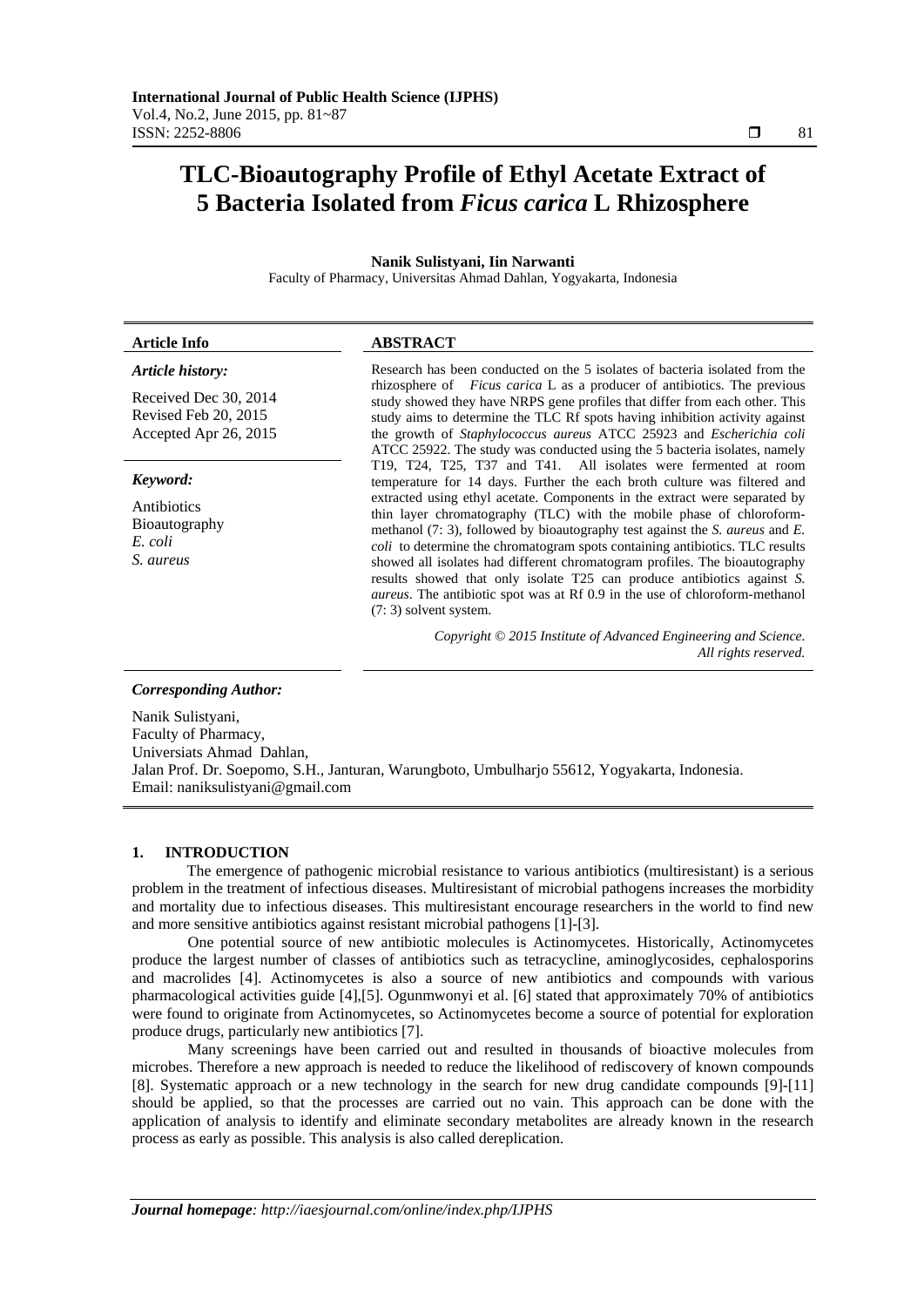Dereplication is a process for screening by comparing compounds or secondary metabolites that are already known to the alleged new compounds, so there is no repetition of research for the results or the same compound [12]. Dereplication can be applied to extract natural materials that contain certain compounds or metabolites [12], microbial (eg Actinomycetes) as well as genes that encode metabolites [13]. Various approaches have been carried out, among others dereplication in molecular, spectroscopy, or combinations thereof.

Molecular or genomic approaches show remarkable progress in recent years [14]-[19]. One approach is mostly done by analysis of the polyketide synthase (PKS) and non-ribosomal peptide syntetase (NRPS) genes [13],[20]-[21]. PKS and NRPS genes are the genes encoding polyketides and non-ribosomal peptides. Polyketides and non-ribosomal peptides are the collection of multifunctional proteins that synthesize secondary metabolites [22]. The difference in the profile of these genes showed a group of secondary metabolites produced differences.

Approach with spectroscopic analysis plays an important role in the process of the discovery of antibiotics. This analysis can be used early in the process to detect the presence of certain compounds in the extract. Several spectroscopic methods have been used to dereplication such as HPLC [23], NMR [12] and LC-MS [24]-[25].

Infrared radiation (IR) can potentially be used to dereplication. This is because two molecules of different compounds chemical structure will produce a different IR spectrum. This is due to the different bond types or different vibration frequencies. Although the same kinds of bonds, but different compounds, the different frequency because of the common bond being in a different environment [26]. In general, the molecules have many bonds and each bond can produce some kind of IR-active vibrations. IR spectra are complex and there are many absorption bands of overlapping and distinctive for each compound. Therefore the spectrum of IR spectra is used to identify compounds by comparing the IR spectra with reference compounds (finger printing) [27]. Until recently, IR spectroscopy has not been used for metabolite dereplication of Actinomycetes. Therefore the use of IR spectroscopy method is an application of the new method to do dereplication in antibiotic exploration. It is expected that this can be a standard method in the next period (finger printing) [29].

Previous studies [28]-[29] have successfully obtained 13 isolates of Actinomycetes which are expected to produce antibiotics. Based on RFLP analysis of the NRPS gene, they can be classified into 5 groups. Each group can be taken 1 isolate for further study, so there are 5 isolates to be further investigated. Hence this research is important to be continued so that the antibiotic can be characterized and expected to obtain new antibiotics.

#### **2. RESEARCH METHOD**

Materials: Starch Nitrate Agar/Broth, Nutrient Agar, Mueller Hinton Agar, *Staphylococcus aureus* ATCC25923, *Escherichia coli* ATCC25922, ethyl acetate, TLC plate. Procedure:

1. Fermentation

1 loop (loop) actinomycetes colonies was inoculated in 5 mL of medium Starch-Nitrate Broth and incubated on a rotary shaker at 200-250 rpm for 5 days at room temperature. The culture was then inoculated into 100 ml Liquid Starch-Nitrate in 500 mL Erlenmeyer and incubated at room temperature shaker 14 days. Then the culture was transferred to a conical tube and centrifuged at 3000 rpm 15 minutes. The supernatant was taken as a source of secondary metabolites.

2. Extraction of secondary metabolites

The supernatant containing secondary metabolites was extracted with ethyl acetate (1: 1) (v/v) by shaking for 10 minutes. The top layer was taken with a Pasteur pipette inserted in the tube. Extraction was carried out 2 times. Ethyl acetate phase was collected and passed through a column of sodium sulfate that has been filled. Subsequently, the filtrate evaporated to a volume of 1 mL and stored in the refrigerator for the next test.

- 3. Thin Layer Chromatography (TLC) TLC of ethyl acetate extracts was performed with the stationary phase of silica gel F254 (E. Merck) and mobile phase of chloroform-methanol (7: 3). Chromatogram detection is done by ultra violet rays 254 and 366 nm
- 4. Preparation of test bacteria

1 ose bacterial colonies of *S. aureus* and *E. coli* were grown in 1 mL of BHI, and incubated for 24 hours at 37°C. Subsequently, it was taken 100 uL and put into 1 mL of BHI medium, incubated for 4 hours at 37 °C. Then it was diluted with 0.9% NaCl to turbidity equal to the Mc Farland standard ( $10^8$  CFU/ mL). The test bacterial suspension was spread on Mueller Hinton medium.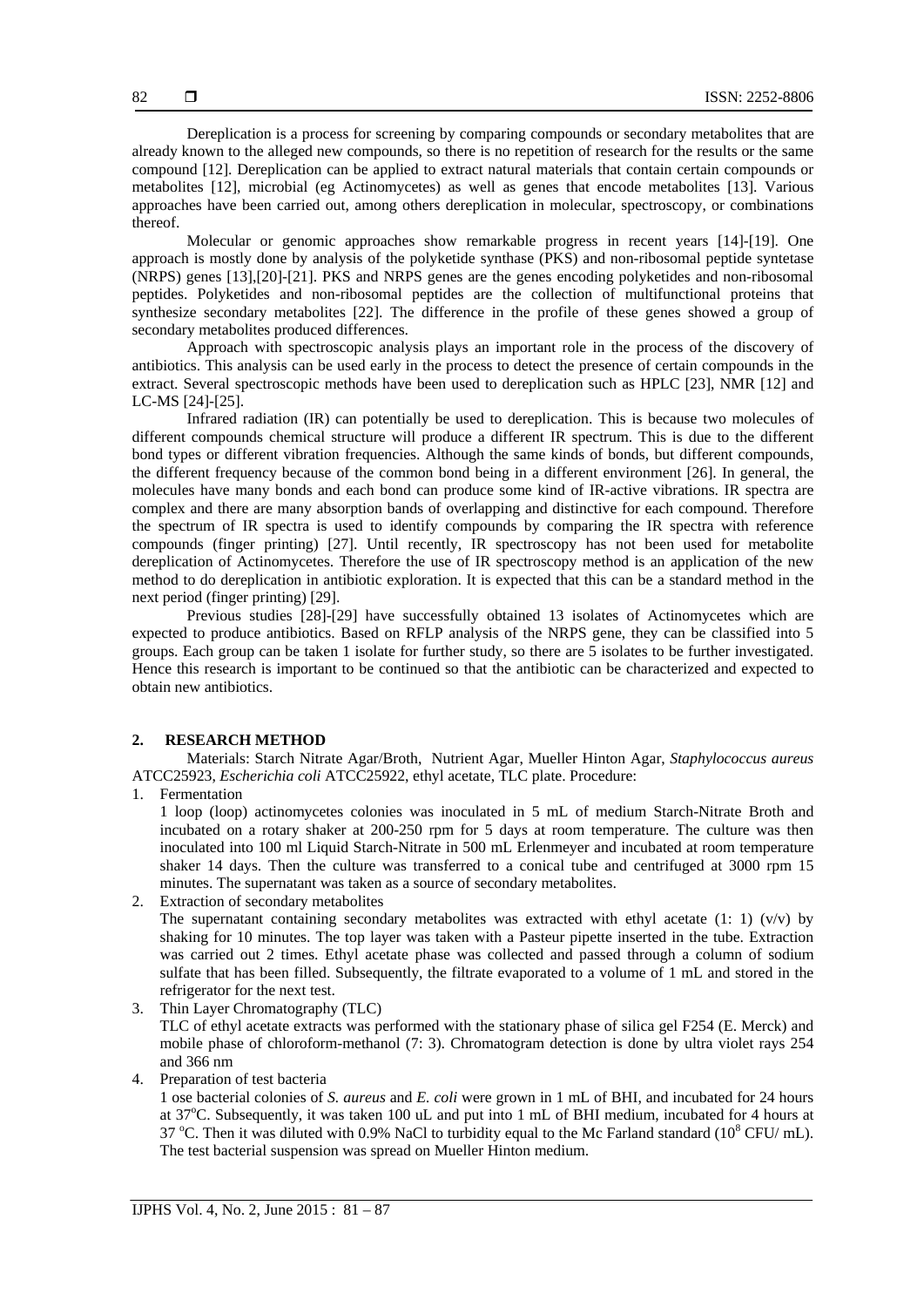5. Bioautography

The bioautography against test bacteria of TLC plate containing patches chromatogram was carried out on Mueller Hinton agar medium. The examination was performed by touching the TLC plate for 30 minutes on Mueller Hinton agar medium were previously cultivated the bacteria test. Subsequently, it was incubated at 37°C for 18-24 hours. The existence of sterile zone (no growth of bacterial colonies) after incubation reveals that the chromatogram spots contain antibiotic compounds

#### **3. RESULTS AND ANALYSIS**

This study used 5 selected isolates having different NRPS (Non Ribosomal Peptide Synthetase) gene profiles coded isolate T19, T24, T25, T37 and T43. The fermentation process is carried out on each isolates at room temperature for 14 days. A total of 10 mL starter was cultured for 5 days at room temperature with agitation in 100 mL of SNB (Starch Nitrate Broth) medium. After 5 days, the starter was transferred into 1 L SNB medium and the incubation was continued for 5 days. A total of 300 ml of culture, was then incubated in 3 L SNB medium for 14 days.

The culture was then filtered and extracted with ethyl acetate. The use of ethyl acetate has been widely applied in various research of antibiotics isolation. This is because antibiotics are generally semipolar and easily isolated with ethyl acetate [21],[30]. The product of extraction was then evaporated with rotaevaporator and obtained extracts. The extract was then performed TLC-bioautography. TLC is done with the stationary phase of silica gel F254 and the mobile phase of chloroform methanol (7: 3). TLC results are presented in Figure 1.



Figure 1. The TLC chromatograms under UV 254 nm (left) and UV 366 nm (right)

The Rf values as results of TLC to 1.25 mg of ethyl acetate extracts of liquid cultures of each isolate can be calculated for each spot and are summarized in Table 1.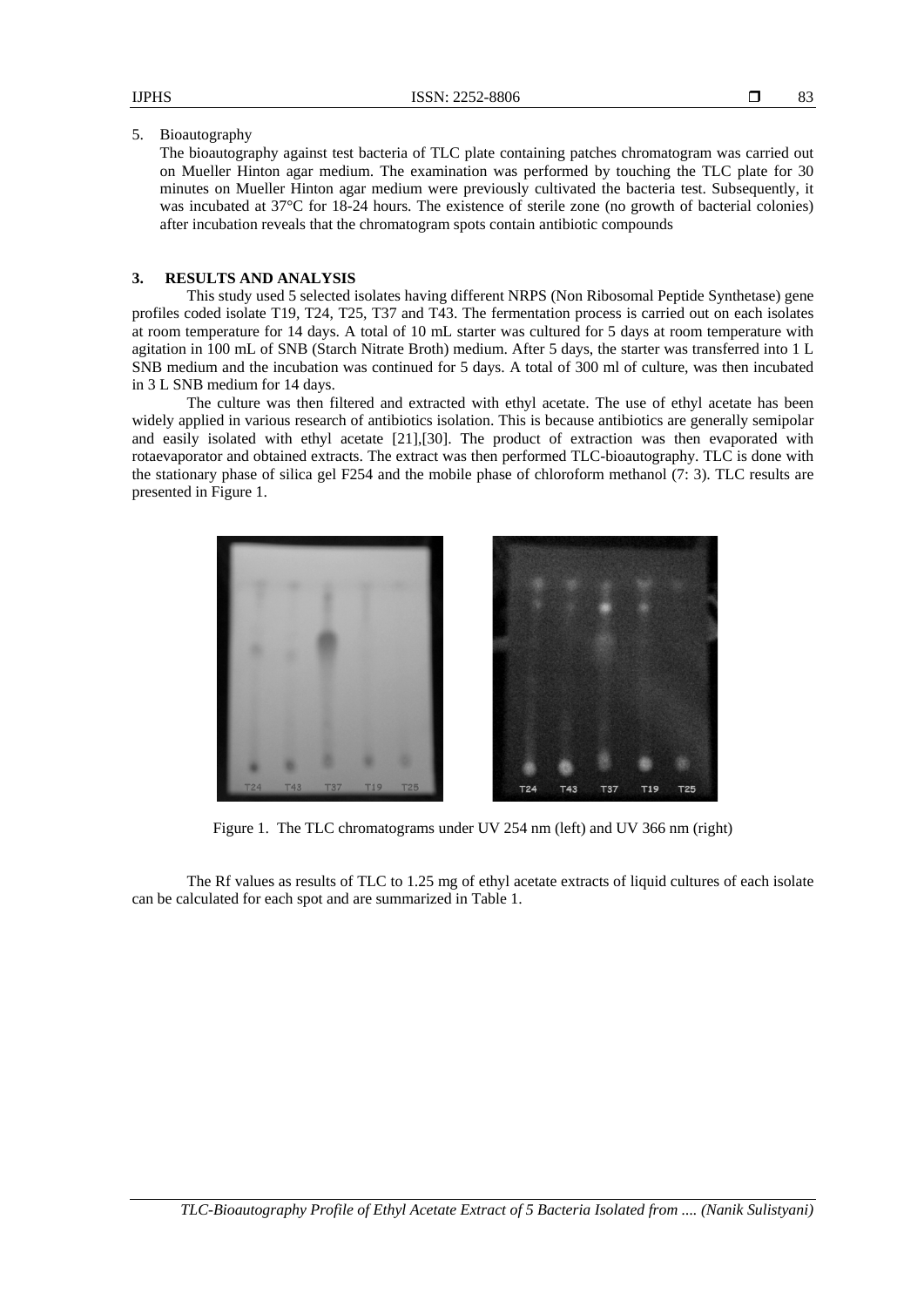| Table 1. Rf Values of TLC chromatograms |                   |                   |  |
|-----------------------------------------|-------------------|-------------------|--|
| isolate                                 | <b>Rf</b> (uv254) | <b>Rf</b> (uv366) |  |
| T <sub>24</sub>                         | $\Omega$          | $\Omega$          |  |
|                                         | 0.15              | 0.28              |  |
|                                         | 0.56              | 0.43              |  |
|                                         | 0.84              | 0.84              |  |
|                                         | 0.91              | 0.91              |  |
| T43                                     | $\mathbf{0}$      | $\mathbf{0}$      |  |
|                                         | 0.19              | 0.19              |  |
|                                         | 0.54              | 0.80              |  |
|                                         | 0.91              | 0.91              |  |
| T37                                     | $\mathbf{0}$      | $\theta$          |  |
|                                         | 0.21              | 0.21              |  |
|                                         | 0.70              | 0.70              |  |
|                                         | 0.83              | 0.82              |  |
|                                         | 0.89              | 0.89              |  |
|                                         | 0.93              |                   |  |
| T <sub>19</sub>                         | $\mathbf{0}$      | $\mathbf{0}$      |  |
|                                         | 0.25              | 0.63              |  |
|                                         | 0.76              | 0.82              |  |
|                                         | 0.79              | 0.93              |  |
|                                         | 0.91              |                   |  |
| T <sub>25</sub>                         | $\mathbf{0}$      | $\mathbf{0}$      |  |
|                                         | 0.91              | 0.91              |  |

Based on Rf values of TLC spots (Table 1), it can be observed the diversity of isolates tested. There are 2 spots in T25, 3 spots in T43, 5 spots in T19 and T24, while T37 had 6 spots. Although T19 and T24 have the same number of spots, but the Rf value respective different. It indicated that the spots appeared in all isolates vary both the number of spots and their Rf values. This is consistent with the results of previous studies based on NRPS gene profile that shows the difference between all isolates tested [28]. The result of the analysis of the scatter plot between the number of patches and Rf values as listed in Figure 2 (UV detection at 254 nm) and Figure 3 (UV detection at 366 nm), indicated that the T25 is the most different isolate. T25 only showed 2 spots, but the others has more than 2 spots.



Figure 2. Scatter plot of the number of spots and Rf values at detection under UV light of 254 nm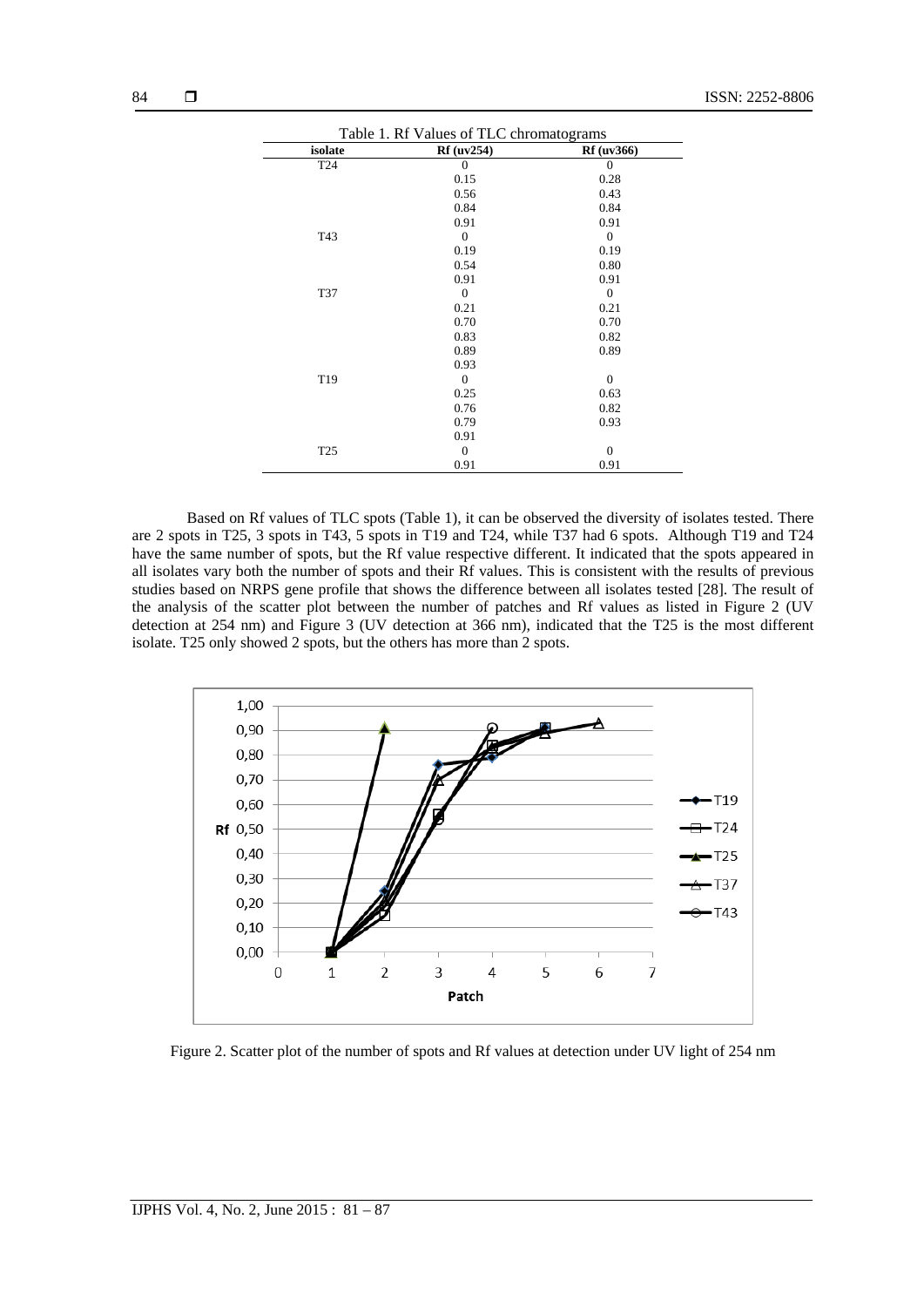

Figure 3. Scatter plot of the number of spots and Rf values at detection under UV light of 366 nm

All of the TLC profiles showed that each extract contain only less than 5 spots and separated clearly. It also occurred in many of microbial metabolite [31], [32]. Therefore, it makes easy to purify the component of interest. Generally, TLC is used to do early separation. However, it also can be used to get purified compounds if the spot have been determined as the pure compounds.

The test results bioautography ethyl acetate extracts of liquid cultures of each isolate presented in Figure 4.



Figure 4 Bioautography test results against *S. aureus* (left) and *E. coli* (right). The arrow shows the clear zone and indicates the inhibition of *S. aureus* growth by the compound in the active TLC-spot

The bioautography on TLC showed one clear zone only from the ethyl acetate extract of T25 against *S. aureus*. The clear zone appeared at Rf 0.91 in the solvent system of chloroform-methanol (7: 3). Therefore, it reveals that the spot contains antibiotic that can inhibit the *S. aureus* growth. The inhibition zone appears because the antibiotic can diffuse into the medium and inhibit the growth of *S. aureus*. Some of *S. aureus* were dead and showed the clear area on the medium that was previously spreaded by the examination bacteria [33]. Actually, the other isolates also had spot at around 0.91, but there was no inhibition zone over there. It indicated that the compound in the spot are different although the Rf value is same. Based on the Rf value of the active spot and the solvent system used in this study, it can be concluded that the active compound is a non polar. The non polar compound will be eluted faster then the polar in the chloroformmethanol (7: 3) solvent system.

Based on the bioautography results of T25, the antibiotic in T25 has narrow spectrum activity because the spot only inhibits the growth of *S. aureus* and didn't inhibit the growth of *E. coli*. *S. aureus* is a Gram positive bacteria, while *E. coli* is Gram negative.Thus, perhaps the antibiotic only suitable to kill the Gram positive bacteria, but not to Gram negative. In applications, usage of narrow spectrum antibiotic is better then the broad, because only certain bacteria will be killed. The limitation of this research is only use 2 kinds of bacteria (*S. aureus* and *E. coli*.). Actually there are still many kinds of other Gram positive and

*TLC-Bioautography Profile of Ethyl Acetate Extract of 5 Bacteria Isolated from .... (Nanik Sulistyani)*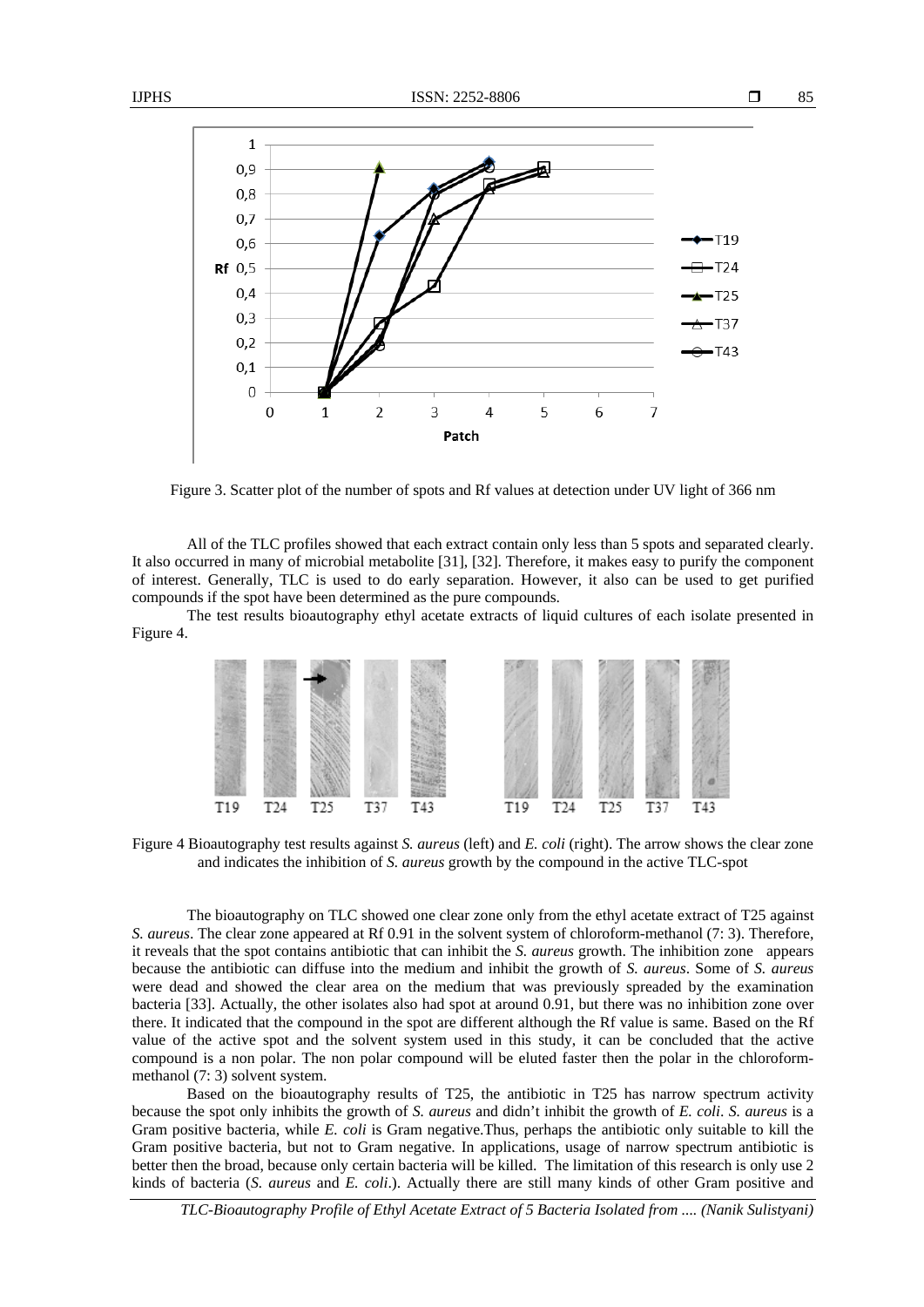negative bacteria. So it is very important to perform it in the next experiment. Nevertheless, this result is very interesting and important to be continued in the subsequent purification process to get the pure antibiotic of interest from T25.

### **4. CONCLUSION**

TLC results showed that all bacteria isolates had chromatogram profiles that differ each other. The bioautography results showed that only T25 isolate can produce antibiotics against *S. aureus*. The spot appeared at Rf 0.9 in the solvent system of chloroform-methanol (7: 3).

#### **REFERENCES**

- [1] Oskay M., Tamer AU., Azeri C., "Antibacterial activity of some Actinomycetes isolated from farming soil of Turkey", *Afr J Biotechnol*, vol/issue: 3(9), pp. 441-446, 2004.
- Parungao MM., Maceda EBG., Villano MAF., "Screening of Antibiotic-Producing Actinomycetes from Marine, Brackish and Terrestrial Sediments of Samal Island, Philippines", *Journal of Research in Science, Computing, and Engineering*, vol/issue: 4(3), pp. 29-38, 2007.
- [3] Sulistyani N., Muhlis M., Kustanti ND., Erinto E., Aquina H., Zainab, "Studi Resistensi Staphylococcus aureus Yang Diisolasi Dari Limbah Cair Beberapa Rumah Sakit Terhadap Antibotika", Prosiding Seminar Nasional Kesehatan Lingkungan Untuk Mewujudkan Sehat Jasmani Rohani Bagi Anak Bangsa, 6 Januari 2009, Fakultas Kesehatan Masyarakat UAD,Yogyakarta, 2009.
- [4] Berdy J., "Bioactive microbial metabolites. A personal view", *J Antibiot*, vol/issue: 58(1), pp. 1–26, 2005.
- [5] Singh SB., Genilloud O., Pela´ez F., "NP structural diversity II—secondary metabolite sources, evolution and selected molecular structures: terrestrial micro-organisms—bacteria", In: Mander L, Liu H-W (eds) Comprehensive natural products II. Chemistry and biology. Elsevier, UK, 2010.
- [6] Ogunmwonyi IH., Mazomba N., Mabinya L., Ngwenya E., Green E., Akinpelu DA., Olaniran AO., Bernard K., Okoh AI., "Studies on the culturable marine actinomycetes isolated from the Nahoon beach in the Eastern Cape Province of South Africa", *Afr. J. Microbiol. Res*., pp. 2223-2230, 2010.
- [7] Genilloud O., Gonzalez I., Salazar O., Jesus Martın J., Tormo JR., Vicente F., "Current approaches to exploit actinomycetes as a source of novel natural products", *J Ind Microbiol Biotechnol*, 2010. DOI 10.1007/s10295-010- 0882-7.
- [8] Busti E., Monciardini P., Cavaletti L., Bamonte R., Lazzarini A., Sosio M., Donadio S., "Antibiotic-producing ability by representatives of a newly discovered lineage of actinomycetes", *Microbiology,* vol. 152, pp. 675–683, 2006.
- [9] Baltz RH., "Renaissance in antibacterial discovery from actinomycetes", *Curr Opin Pharmacol*, vol. 8, pp. 557- 563, 2008.
- [10] Clardy J., Fischbach MA., Walsh CT., "New antibiotics from bacterial natural products", *Nat. Biotechnol*, vol. 24, pp. 1541-1550, 2006.
- [11] Newman DJ., Cragg GM., "Natural products as sources of new drugs over the last 25 years", *J Nat Prod*, vol. 70, pp. 461-477, 2007.
- [12] Lang G., Mayhudin NA., Maya I., Mitova MI., Sun L., Sun L., van der Sar S., Blunt JW., Cole AJL., Ellis G., Laatsch H., Munro MHG., "Evolving trends in the dereplication of natural product extracts: new methodology for rapid, small-scale investigation of natural product extracts", *J Nat Prod*, vol. 71, pp. 1595–1599, 2008.
- [13] Ayuso A., Clark D., Gonzalez I., Salazar O., Anderson A., Genilloud O., "A novel Actinomycetes strain dereplication approach based on the diversity of polyketide synthase and nonribosomal peptide synthetase biosynthetic pathways", *App Microbiol Biotechnol,* vol. 67, pp. 795-806, 2005.
- [14] Banik JJ., Brady SF., "Cloning and characterization of new glycopeptides gene clusters found in an environmental DNA megalibrary", *Proc Natl Acad Sci,* vol. 105, pp. 17273–17277, 2008.
- [15] Brady SF., Simmons L., Kim JH., Schmidt EW., "Metagenomic approaches to natural products from free-living and symbiotic organisms", *Nat Prod Rep,* vol. 26, pp. 1488–1503, 2009.
- [16] Corre C., Challis GL., "New natural product biosynthetic chemistry discovered by genome mining", *Nat Prod Rep,* vol. 26, pp. 977–986, 2009.
- [17] Craig JW., Chang FY., Brady SF., "Natural products from environmental DNA hosted in Ralstonia metallidurans", *ACS Chem Biol,* vol. 4, pp. 23–28, 2009.
- [18] Nett M., Ikeda H., Moore BS., "Genomic basis for natural product biosynthetic diversity in the actinomycetes", *Nat Prod Rep,* vol. 26, pp. 1362–1384, 2009.
- [19] Scherlach K, Hertweck C., "Triggering cryptic natural product biosynthesis in microorganisms", *Org Biomol Chem,* vol. 7, pp. 1753–1760, 2009.
- [20] Ayudo-Sacido A., Genilloud O., "New PCR primers for the screening of NRPS and PKS I systems in actinomycetes: detection and distribution of these byosynthetic gene sequences in major taxonomic groups", *Microb. Ecol.,* vol. 49, pp. 10- 24, 2005.
- [21] Farida Y., Widada J., Meiyanto E., "Combination Methods for Screening Marine Actinomycetes Producing Potential Compounds as Anticancer", *Indonesian Journal of Biotechnology*, vol/issue: 12(2), pp. 988-997, 2007.